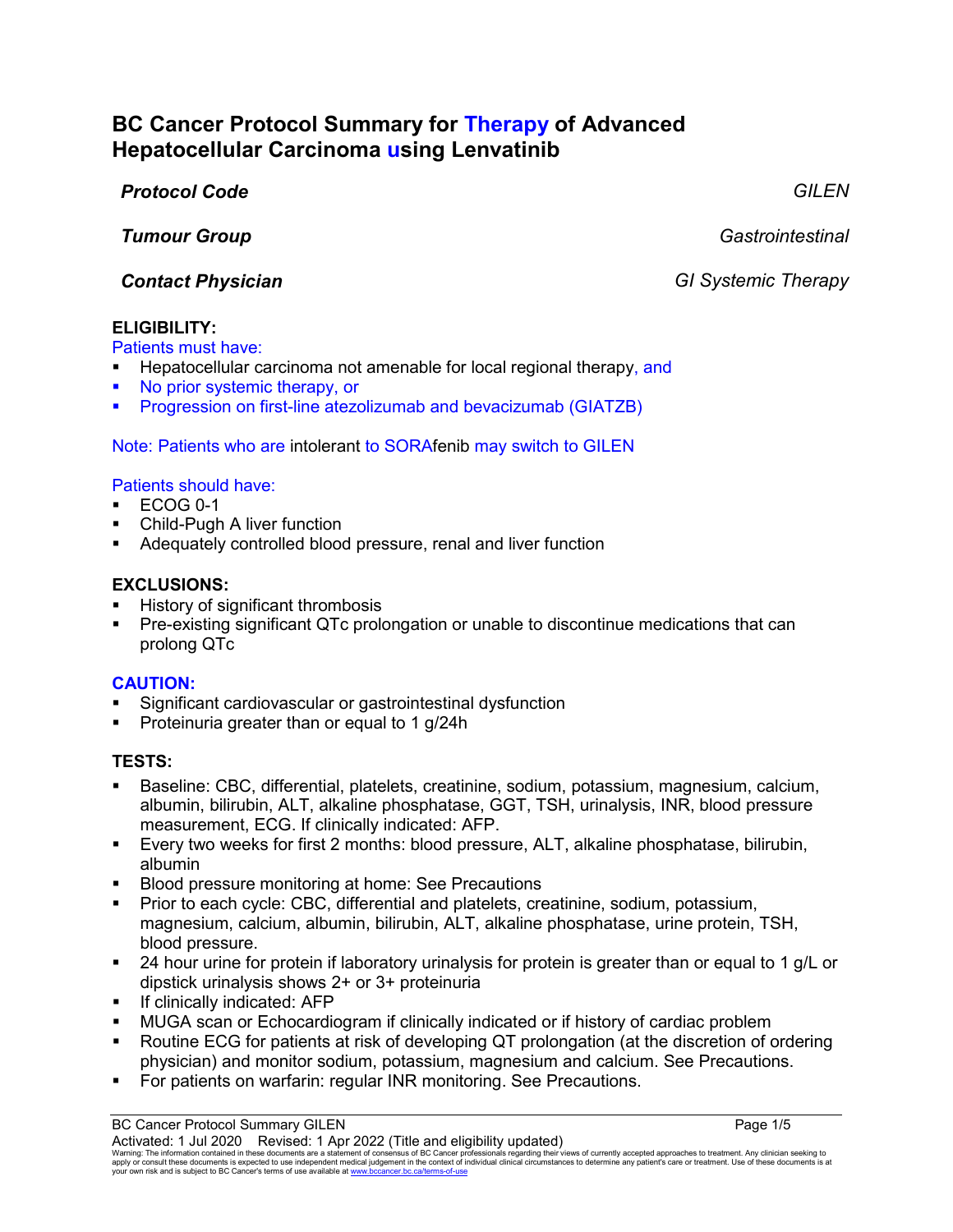#### **PREMEDICATIONS:**

Antiemetic protocol for low-moderate emetogenic chemotherapy protocols (see SCNAUSEA)

### **TREATMENT:**

| <b>Drug</b> | <b>Dose</b>                                                                    | <b>BC Cancer Administration</b><br><b>Guideline</b> |
|-------------|--------------------------------------------------------------------------------|-----------------------------------------------------|
| lenvatinib  | 8 mg once daily continuously<br>(for body weight less than 60 kg)              | PO.                                                 |
|             | 12 mg once daily continuously<br>(for body weight more than or equal to 60 kg) |                                                     |

Repeat every 30 days (one cycle) until progression or unacceptable toxicity.

#### **DOSE MODIFICATIONS:**

**1. Table 1 - Persistent or intolerable Grade 2 or 3 adverse reactions or Grade 4 lab abnormalities\* (lenvatinib)**

|                         | <b>Modification</b>                     | <b>Dose</b>                            |                                |  |
|-------------------------|-----------------------------------------|----------------------------------------|--------------------------------|--|
| <b>Adverse Reaction</b> |                                         | (Greater than or equal<br>to 60 kg BW) | (Less than 60 kg BW)           |  |
|                         |                                         | Starting dose = 12 mg                  | Starting dose = $8 \text{ mg}$ |  |
| First occurrence        | Hold dose until                         | 8 mg once daily                        | 4 mg once daily                |  |
| Second occurrence**     | resolved to Grade 0 to<br>1 or baseline | 4 mg once daily                        | 4 mg every other day           |  |
| Third occurrence**      |                                         | 4 mg every other day                   | <b>Discontinue</b>             |  |

\* excluding laboratory abnormalities judged to be non-life-threatening, which could be managed as Grade 3

\*\* same reaction or new reaction

#### **2. Table 2 - Hematology**

| ANC $(x10)$ <sup><math>/L</math></sup> ) |     | Platelets (x10 /L)          | <b>Dose</b> |
|------------------------------------------|-----|-----------------------------|-------------|
| Greater than or equal to 1.0             | and | Greater than or equal to 75 | 100%        |
| Less than 1.0                            | or  | Less than 75                | Delay       |

BC Cancer Protocol Summary GILEN **Page 2/5** Page 2/5 Activated: 1 Jul 2020 Revised: 1 Apr 2022 (Title and eligibility updated)

Warning: The information contained in these documents are a statement of consensus of BC Cancer professionals regarding their views of currently accepted approaches to treatment. Any clinician seeking to<br>apply or consult t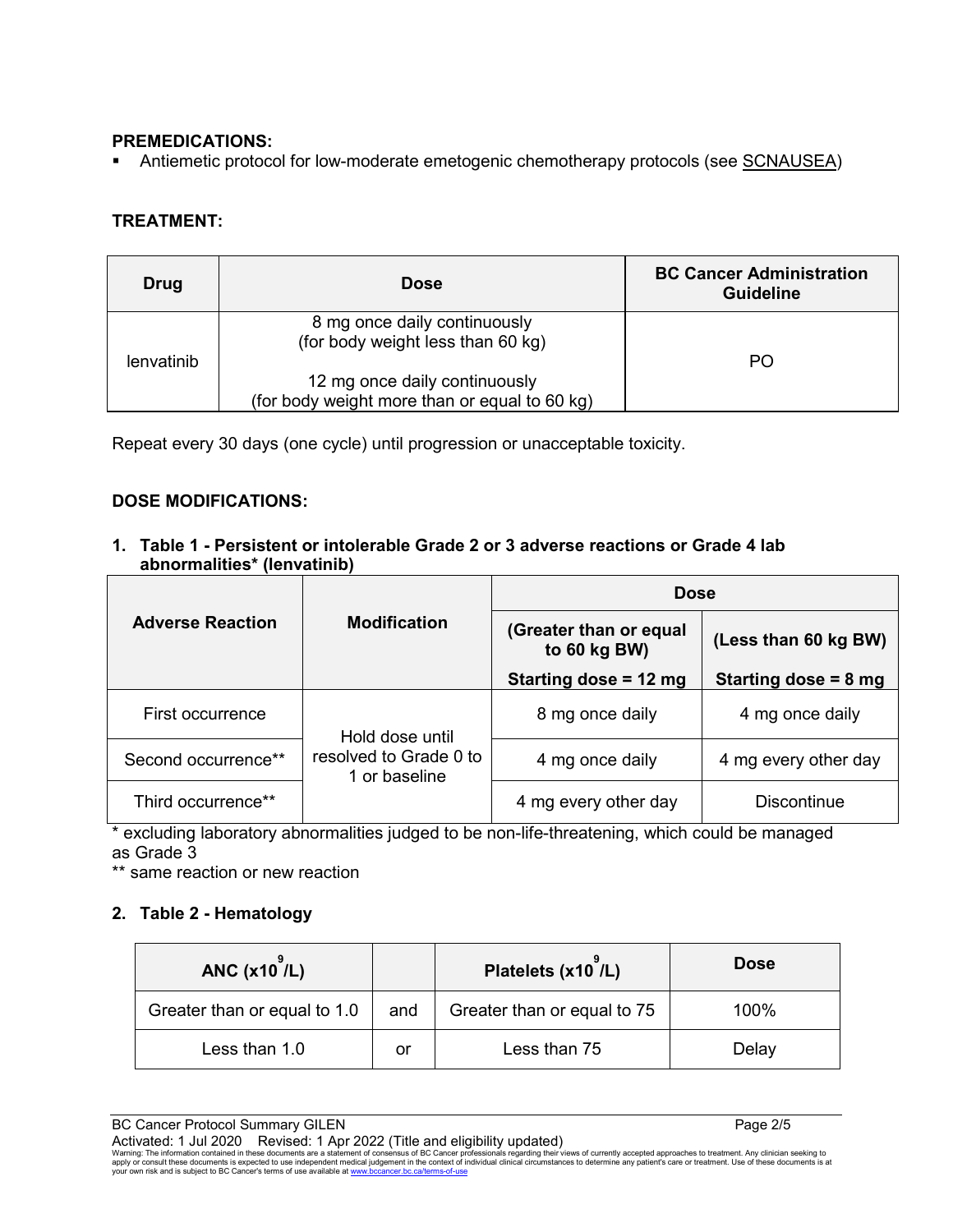- 3. **Hepatotoxicity -** No dose modifications with mild hepatic impairment (Child-Pugh A). Patients with mild hepatic impairment may require additional monitoring of adverse reactions requiring dose adjustments. Further dose adjustment may be necessary based on individual tolerability. The available very limited data in moderate hepatic impairment (Child-Pugh B) are not sufficient to allow for a dosing recommendation. Lenvatinib has not been studied in patients with severe hepatic impairment (Child-Pugh C).
- 4. **Renal impairment -** No dose modifications are required on the basis of renal function in patient with mild or moderate renal impairment. The available data does not allow for a dosing recommendation for patients with severe renal impairment.

| Adverse event | <b>Diarrhea</b>                                                      |  |
|---------------|----------------------------------------------------------------------|--|
| Grade 1       | Increase of <4 stools per day over baseline;                         |  |
|               | mild increase in ostomy output compared to baseline                  |  |
| Grade 2       | Increase of 4 to 6 stools per day over baseline;                     |  |
|               | moderate increase in output compared to baseline                     |  |
| Grade 3       | Increase of greater than or equal to 7 stools per day over baseline; |  |
|               | incontinence; hospitalization indicated                              |  |
| Grade 4       | Life-threatening                                                     |  |

5. **Table 3 - Diarrhea:** See **Table 1** for dose modifications

6. **Table 4 - Proteinuria:** See **Table 1** for dose modifications

| Proteinuria                                                                    | <b>Dose</b>                                                                                                                                                         |
|--------------------------------------------------------------------------------|---------------------------------------------------------------------------------------------------------------------------------------------------------------------|
| Negative or 1+ Dipstick, or less than 1<br>g/L lab urine protein               | Maintain dose                                                                                                                                                       |
| 2+ Dipstick or greater, or greater than or<br>equal to 1 g/L lab urine protein | Obtain 24 hour urine, hold treatment for greater<br>than 2 g/24 h, monitor every 2 weeks. Hold until<br>proteinuria less than 2 g/24h; resume at reduced<br>$dose*$ |
| 24 hour urine protein: greater than or<br>equal to $3.5$ g/24h                 | discontinue                                                                                                                                                         |

Warning: The information contained in these documents are a statement of consensus of BC Cancer professionals regarding their views of currently accepted approaches to treatment. Any clinician seeking to<br>apply or consult t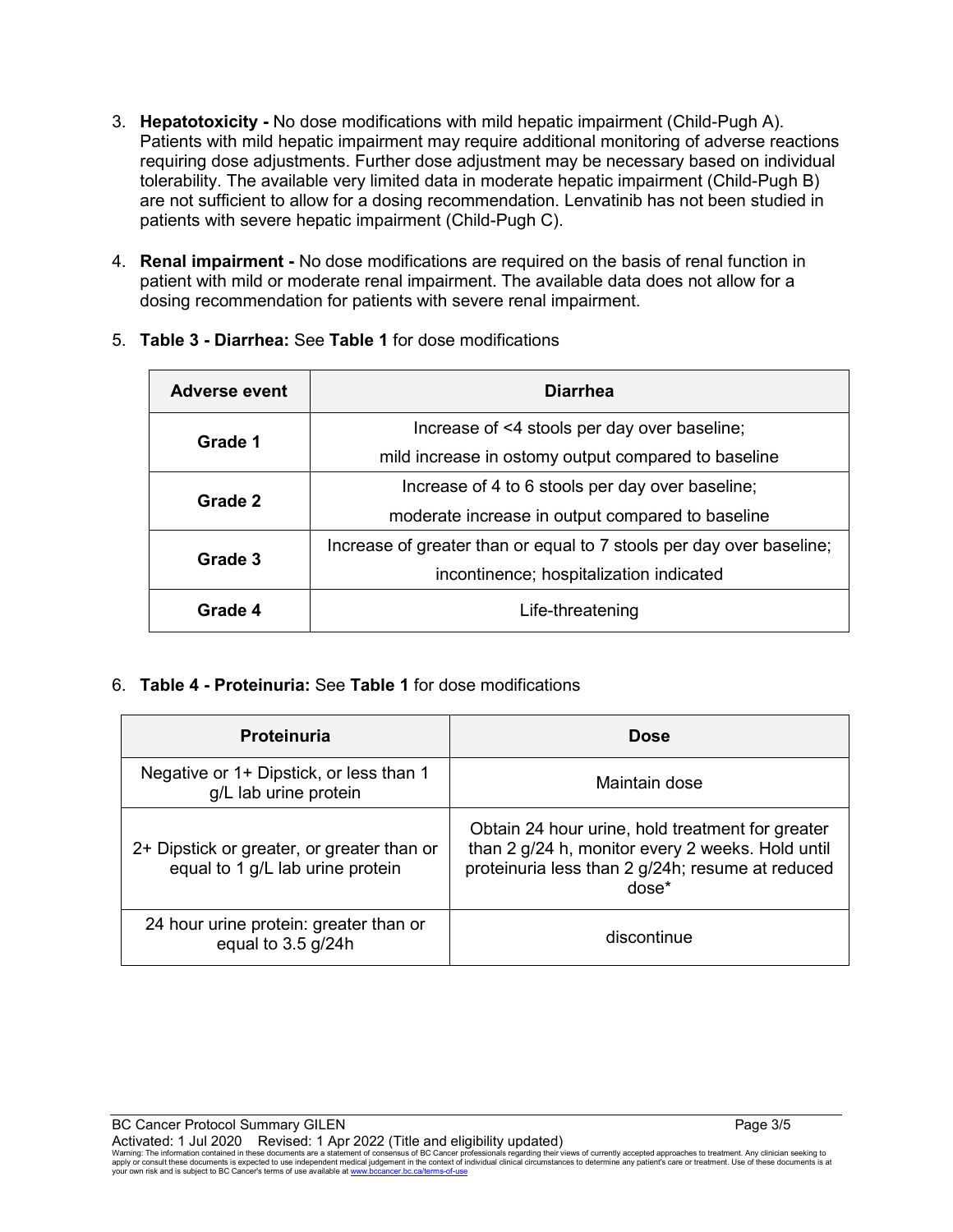| <b>Adverse</b><br>event | <b>QT Prolongation</b>                                                                                                    | <b>Dose</b>                                                      |
|-------------------------|---------------------------------------------------------------------------------------------------------------------------|------------------------------------------------------------------|
| Grade 1                 | QTc 450 to 480 ms                                                                                                         | Maintain dose                                                    |
| Grade 2                 | QTc 481 to 500 ms                                                                                                         | Assess risk for developing TdP;<br>maintain dose or reduce dose* |
| Grade 3                 | QTc greater than or equal to 501 ms on 2<br>separate ECGs                                                                 | Hold until Grade 1 or baseline;<br>resume at reduced dose*       |
| Grade 4                 | QTc greater than or equal to 501 ms or greater<br>than 60 ms from baseline or signs and symptoms<br>of serious arrhythmia | discontinue                                                      |

#### **7. Table 5 – QT Prolongation:** See **Table 1** for dose modifications

#### **PRECAUTIONS:**

- 1. **Neutropenia**: Fever or other evidence of infection must be assessed promptly and treated aggressively. Refer to BC Cancer Febrile Neutropenia Guidelines. There are no dose modifications for lenvatinib.
- 2. **Hypertension:** Patients with hypertension should exercise caution while on lenvatinib. Rigorous treatment of blood pressure is necessary, since lenvatinib can cause a rapid onset of high blood pressure.

**It is recommended that for at least the first 2 cycles of treatment patients monitor their blood pressure daily (home measurements, GP's office, etc.) and keep a journal of their blood pressure measurements that can be submitted to the physician at the next appointment. Blood pressure should be monitored monthly thereafter while on treatment.** 

Temporary suspension of lenvatinib is recommended for patients with severe hypertension (greater than 160 mmHg systolic or greater than 100 mmHg diastolic). Treatment with lenvatinib may be resumed at a reduced dose once hypertension is controlled (see also [http://www.hypertension.ca\)](http://www.hypertension.ca/)**.**

- 3. **Renal toxicity:** Primary risk factor was dehydration/hypovolemia secondary to diarrhea and vomiting; encourage oral hydration.
- 4. **Hepatotoxicity:** Liver enzymes should be monitored before treatment, every two weeks for the first two months, then monthly thereafter during treatment. Lenvatinib is neither a strong inducer nor inhibitor of cytochrome P450 3A in the liver. It may be co-administered without dose adjustment with CYP3A inhibitors and inducers, Pglycoprotein inhibitors and inducers, BCRP inhibitors.